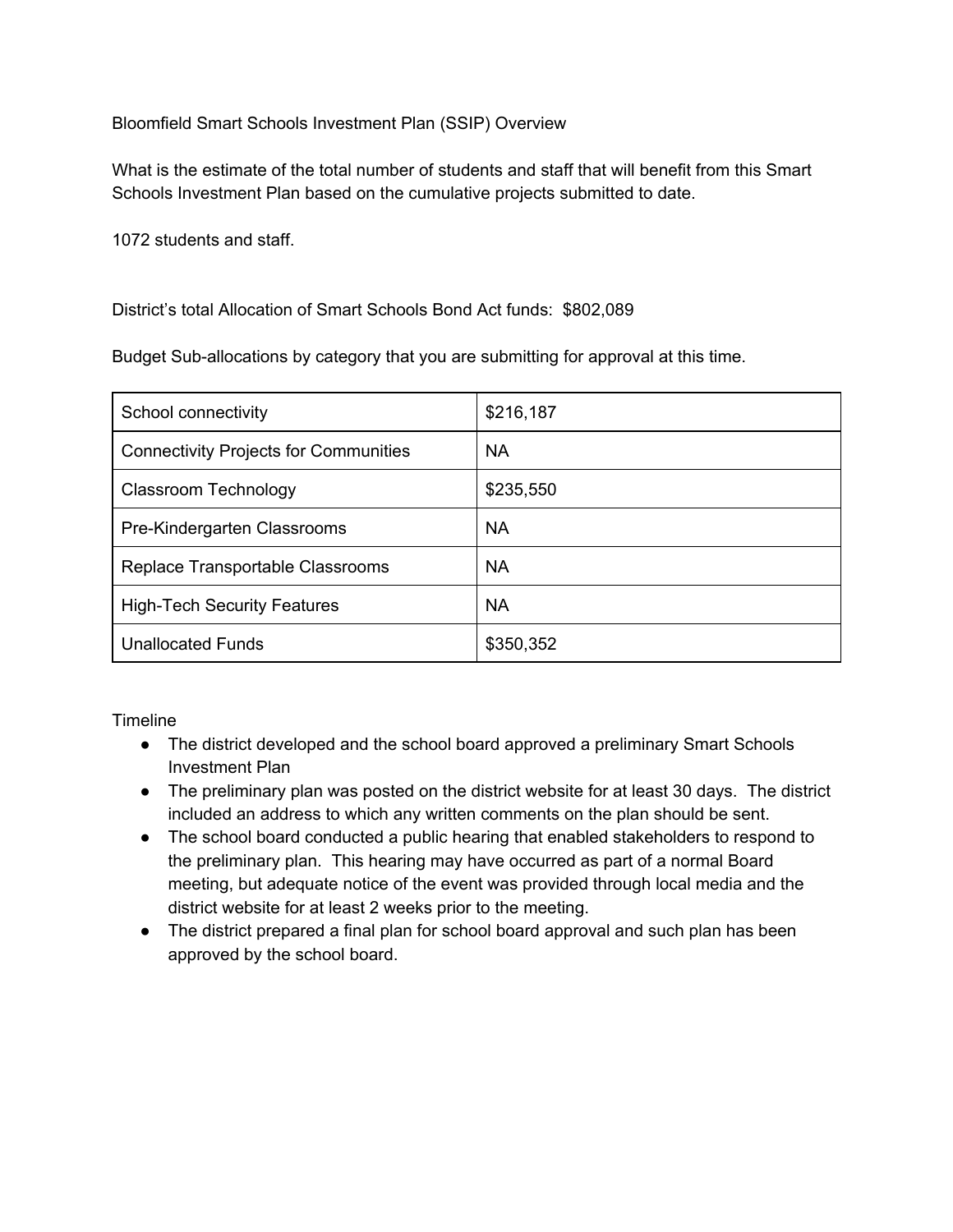## School connectivity

1. Briefly describe how you intend to use Smart Schools Bond Act Funds for high-speed broadband and/or wireless connectivity projects in school buildings.

We are replacing existing CAT5 wiring with CAT6 wiring. We are also replacing all wireless access points. The current access points have reached their end of life and the district would benefit from newer access points with more controller capabilities.

2. Briefly describe the linkage between the district's District Instructional Technology Plan and the proposed projects. There should be a direct link between this question and your response to Part E, Question 1.

The district plans to use digital connectivity and technology to improve teaching and learning by:

- Fostering collaboration between students and between students and teachers.
- Encouraging and supporting project based learning.
- Developing digital literacy skills.
- Proving teachers with the tools to project documents, websites, software and other instructional materials.
- Ensuring college and career readiness by teaching our students about the cloud, managing files in the cloud, data security, and online safety.

By ensuring we are meeting and maintaining industry standards, as well as FCC requirements for connectivity, our students and staff will have access to robust wireless connections that support the seamless integration of instruction, learning, and technology.

3. To ensure that districts maximize the return on their investment in education technology and devices, Smart Schools Bond Act funds used for technology infrastructure investments must increase the number of school buildings that meet or exceed the Federal Communications Commission minimum speed standard of 100 Mbps per 1,000 students. Please describe how you will used SSBA funds to meet this standard.

The district currently meets this standard. We have 200 Mbps for our 912 students.

4. If the district wishes to have students and staff access the Internet from wireless devices within the school building or in a close proximity to it, it must first ensure that is has a robust Wi-Fi network in place that has sufficient bandwidth to meet user demand. Please describe how you have quantified this demand and how you plan to meet this demand.

We currently monitor the bandwidth usage in the district by taking random snapshots using graphical analysis monitoring tools at different times during the day. The technology staff also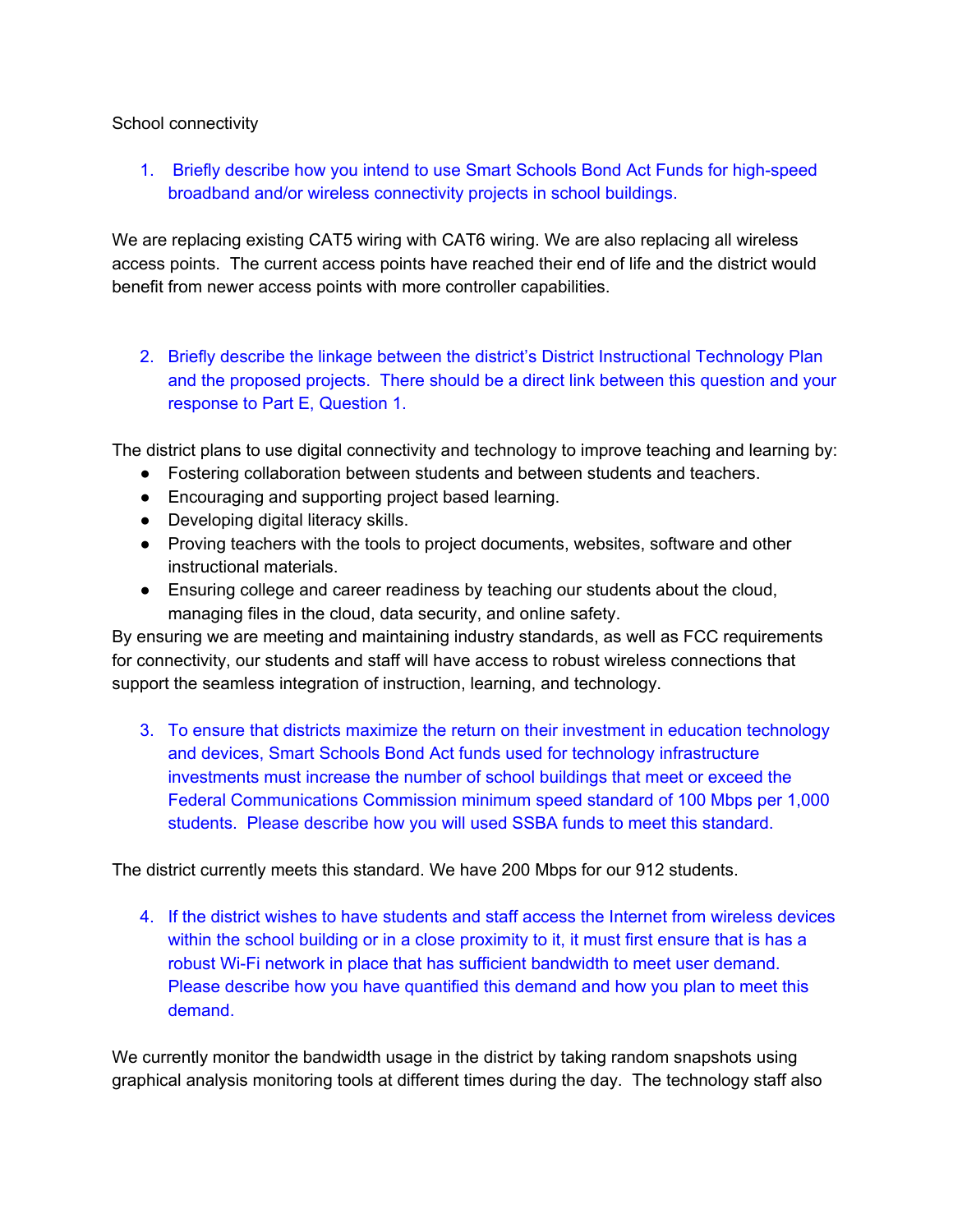conducts periodic upload and download speed tests to ensure the fiber and wireless are performing at their industry standard prescribed rates.

- 5. Office of Facilities Planning will have to conduct a preliminary review of all capital projects, including connectivity projects. Project number:
- 6. Was your project eligible for an expedited review process? Indicate name and license number of the architect or engineer of record.

| network/access costs                       | \$88,582 |
|--------------------------------------------|----------|
| outside plant costs                        |          |
| school internal connections and components | \$30,141 |
| professional services                      | \$97,464 |
| testing                                    |          |
| other upfront costs                        |          |
| other costs                                |          |

## Other costs

The sub-allocations on this table must equal the Total allocation for this category in the overall SSIP budget.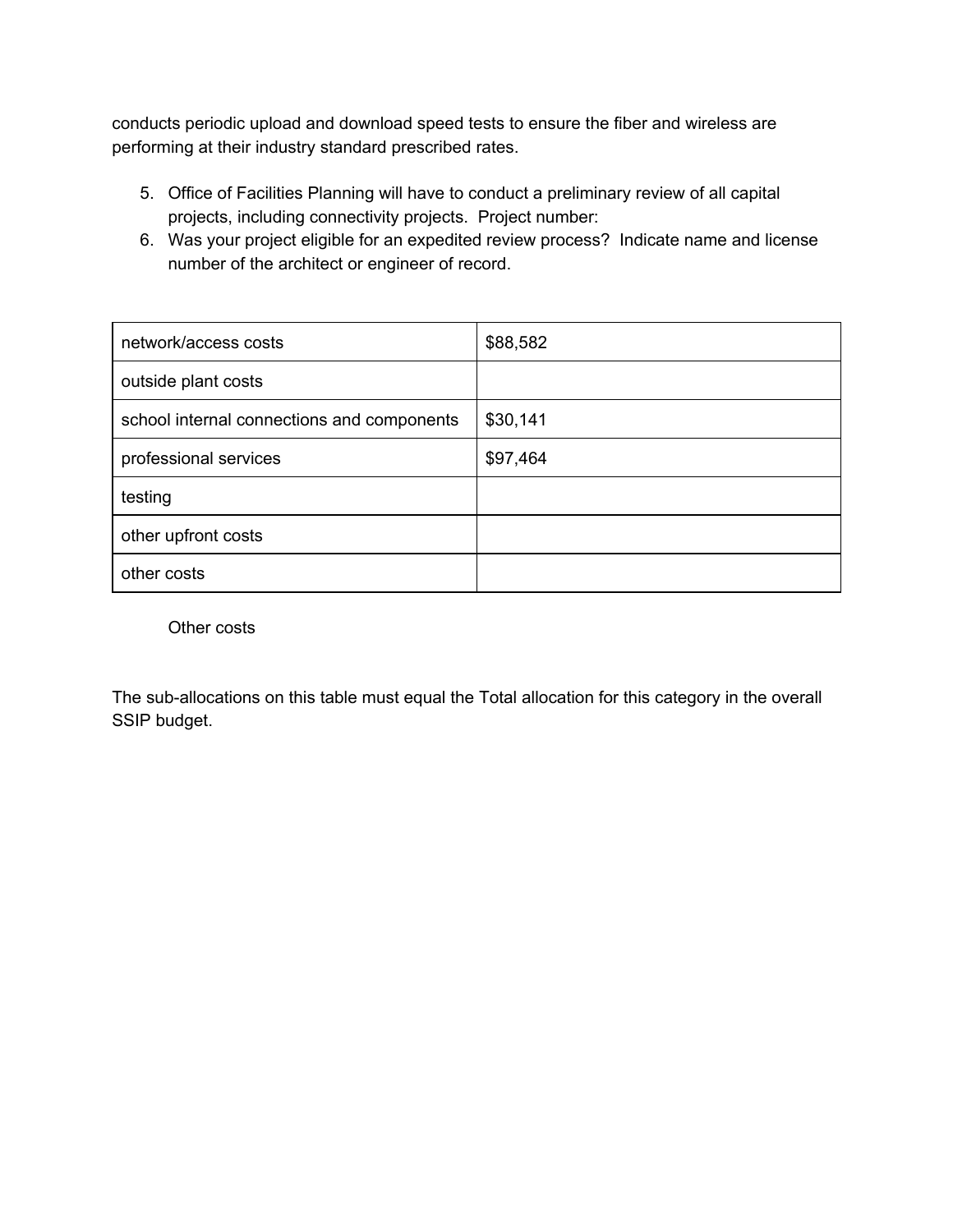## Classroom Learning Technology

1. As a precondition to any purchase of devices using a Smart Schools allocation, a district must increase the number of school buildings that meet or exceed the Federal Communications Commission minimum speed standard of 100 Mbps per 1,000 students. Please describe how your district already meets or is planning to meet this standard within 12 months of plan submission.

The district currently meets this standard. We have 200 Mbps for our students.

2. If the district wishes to have students and staff access the Internet from wireless devices within the school building, or in close proximity to it, it must first ensure that it has a robust WiFi network in place that has sufficient bandwidth to meet user demand. Please describe how you have quantified this demand and how you plan to meet this demand.

We currently monitor the bandwidth usage in the district by taking random snapshots using graphical analysis monitoring tools at different times during the day. The technology staff also conducts periodic upload and download speed tests to ensure the fiber and wireless are performing at their industry standard prescribed rates.

3. All New York State Public School districts are required to complete and submit an Instructional Technology Plan survey to the New York State Education Department in compliance with Section 753 of the Education Law and per Part 100.12 of the Commissioner's Regulations. Districts that include educational technology purchases as part of their Smart Schools Investment Plan must have a submitted and approved Instructional Technology Plan survey on file with the New York State Education Department.

Our plan was submitted and the district received email approval on 9/22/2015. The official letter was received 10/2/2015.

4. Describe the devices you intend to purchase and their compatibility with existing or planned platforms or systems.

Our major initiative is a 1:1 digital learning program for our secondary schools. For this initiative the district will be providing chromebooks to every secondary student. Bloomfield CSD is a Google Apps for Education (GAFE) district and students and staff have been using GAFE for the last four years. There has been ongoing professional development in these years. Several teachers have been modeling the use of GAFE, including Google Classroom, for their peers. Teachers have also begun flipping their classrooms and are using the classroom time to engage the students with project based learning. For this to be successful the students need access to technology. At the moment, the availability of laptop carts and a computer lab are driving the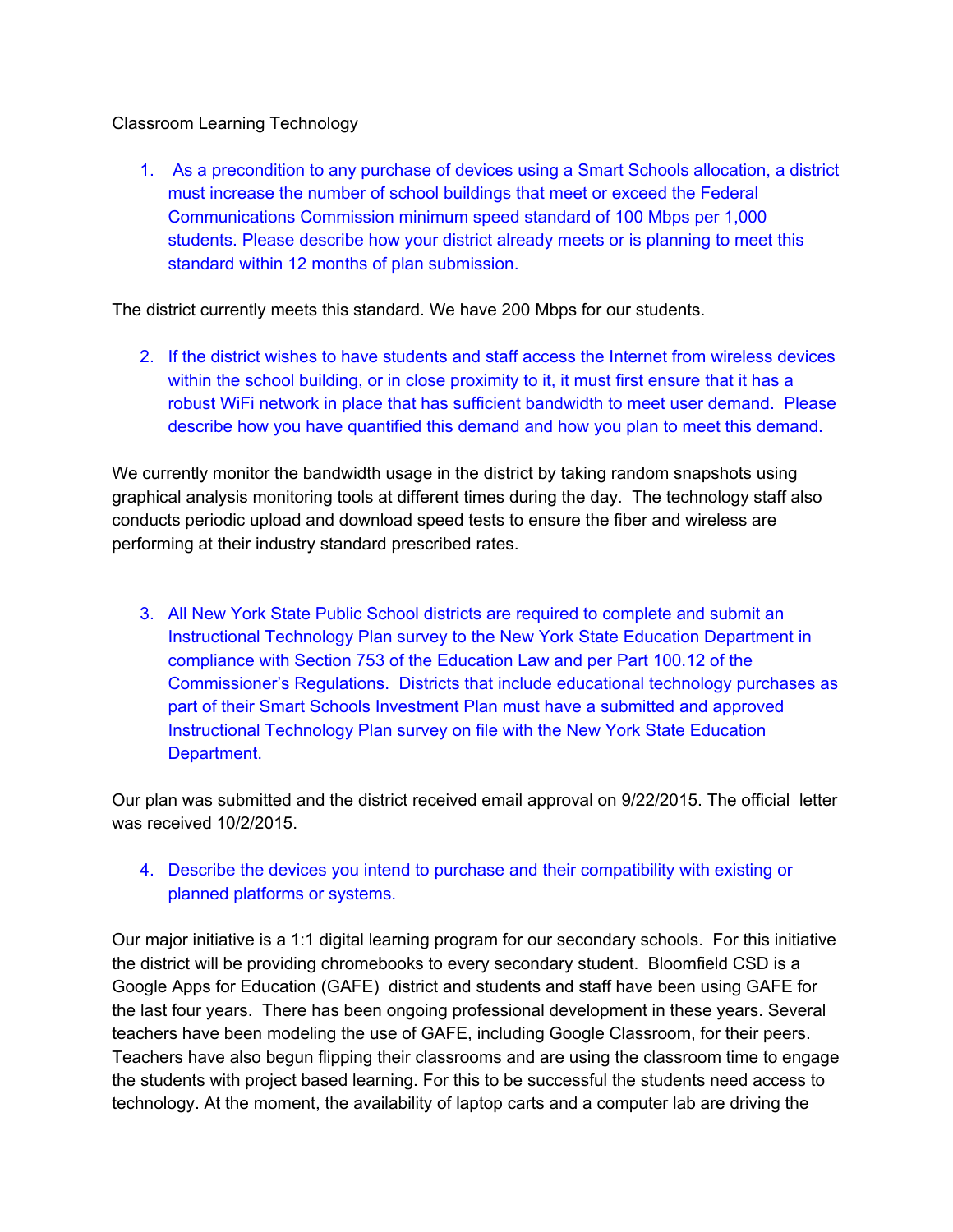lesson plans of the teachers. We want to flip this so that the use of technology is driven by the lesson plan because students already have the technology in their hands.

The students are quick learners and often support each other. Bloomfield has started training students to run a help desk next year in addition to being in-classroom supports for both their peers and teachers. For at least the first year the chromebooks will stay in the building and to accommodate the storage and nightly charging, storage carts will be purchased. After the first year the district is considering letting the upper grades take home the devices but charging carts will still be necessary for the the other grades.

The district has a robust secondary technology program. The students taking these courses already have access to a CNC machine. As part of our career and college readiness preparation the district will also purchase a 3D printer and laser engraver to support the secondary technology classes. While learning to use these machines are important skills for the students, teachers in other curricular areas will also benefit from them. Teachers will be able to make requests for the technology classes to create objects to enhance their curriculum such as historical artifacts or scientific models.

- 5. Describe how the proposed technology purchases will:
	- a. enhance differentiated instruction
	- b. expand student learning inside and outside the classroom
	- c. benefit students with disabilities and English language learners; and
	- d. contribute to the reduction of other learning gaps that have been identified in the school district.

The expectation is that districts will place a priority on addressing the needs of students who struggle to succeed in a rigorous curriculum. Responses in this section should specifically address this concern and align with the district's Instructional Technology Plan (in particular Section E, Question 2, and Section E Question 3).

As part of a universal design approach to differentiated instruction, and supporting students with disabilities, we make use of the variety of assistive technology tools that are developed for use with Google Chrome and Google Apps for Education. These include speech-to-text and text-to-speech applications, the ability to enlarge print, simplify web pages, word prediction support, and access to word processing. These tools provide all of our students with the ability to fully participate in classroom learning activities. Having a chromebook per student makes providing access to all of these tools, as they are needed, efficient. Several students with disabilities have been piloting these tools and we know they are effective in improving student learning.

Despite the small size of the district, students have access to a variety of college credit bearing courses. However, there are students that may want to access additional courses that the district cannot provide. By providing students with their own chromebook, it eliminates one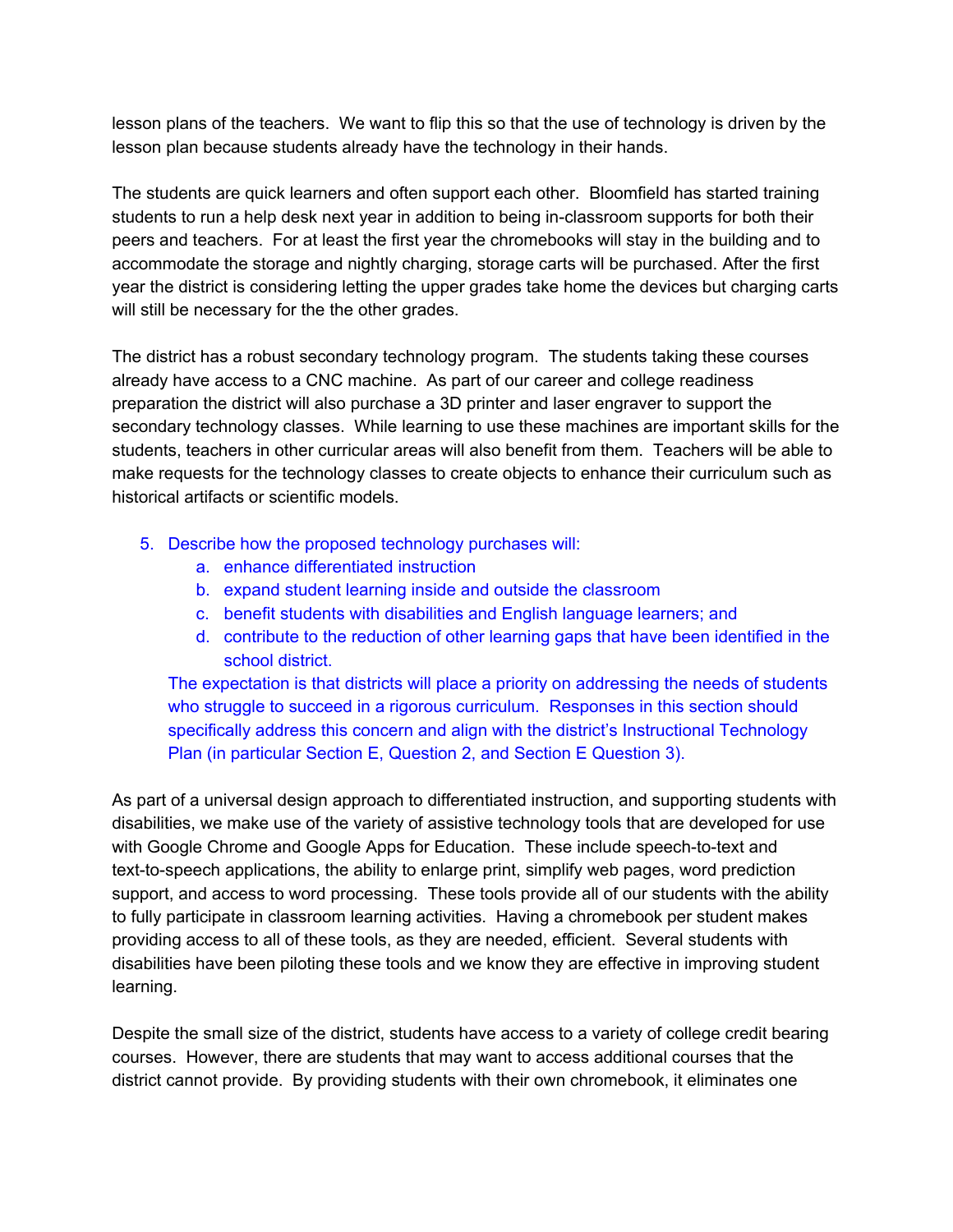barrier to providing access to an online course should the student want to take one of these courses.

6. Where appropriate, briefly describe how the proposed technology purchases will enhance ongoing communication with parents and other stakeholders and help the district facility technology-based regional partnerships, including distance learning and other efforts.

Currently, our sixth grade team collaborates with two other districts. They share flipped classroom videos and lesson plans and the students collaborate with each other on learning projects through the use of Google applications. This serves as a model for how teachers could collaborate regionally. As a small rural district, these types of partnerships are invaluable, especially to our secondary teachers, who are often the only teacher of a particular course or subject area.

Despite the small size of the district, students have access to a variety of college credit bearing courses. However, there are students that may want to access additional courses that the district cannot provide. By providing students with their own chromebook, it eliminates one barrier to providing access to an online course should the student want to take one of these courses.

7. Describe the district's plan to provide professional development to ensure that administrators, teachers and staff can employ the technology purchased to enhance instruction successfully. This should be aligned with Section F, Question 1 of the district's Instructional Technology Plan.

With advances in current technology, professional development can happen in many different formats. The district encourages staff to build personal learning networks and include a variety of professional development formats as part of their personal professional development plan. The goal of all district sponsored professional development is to create training opportunities that are easily accessible, develop a common language among users regarding technology lexion, and promote the integration of technology into rich and rewarding learning experiences for our students. The focus of our professional development has been, and will continue to be:

- rethinking how teachers use classroom instructional time and the flipped classroom model
- using Google Apps for Education and the many associated tools to create collaborative learning experiences
- rethinking how students demonstrate their learning
- using technology to support all learners in the classroom using principles of Universal Design.

In addition to our district sponsored professional development teachers attend professional development at the Wayne-Finger Lakes Teacher Center, Wayne-Finger Lakes BOCES, and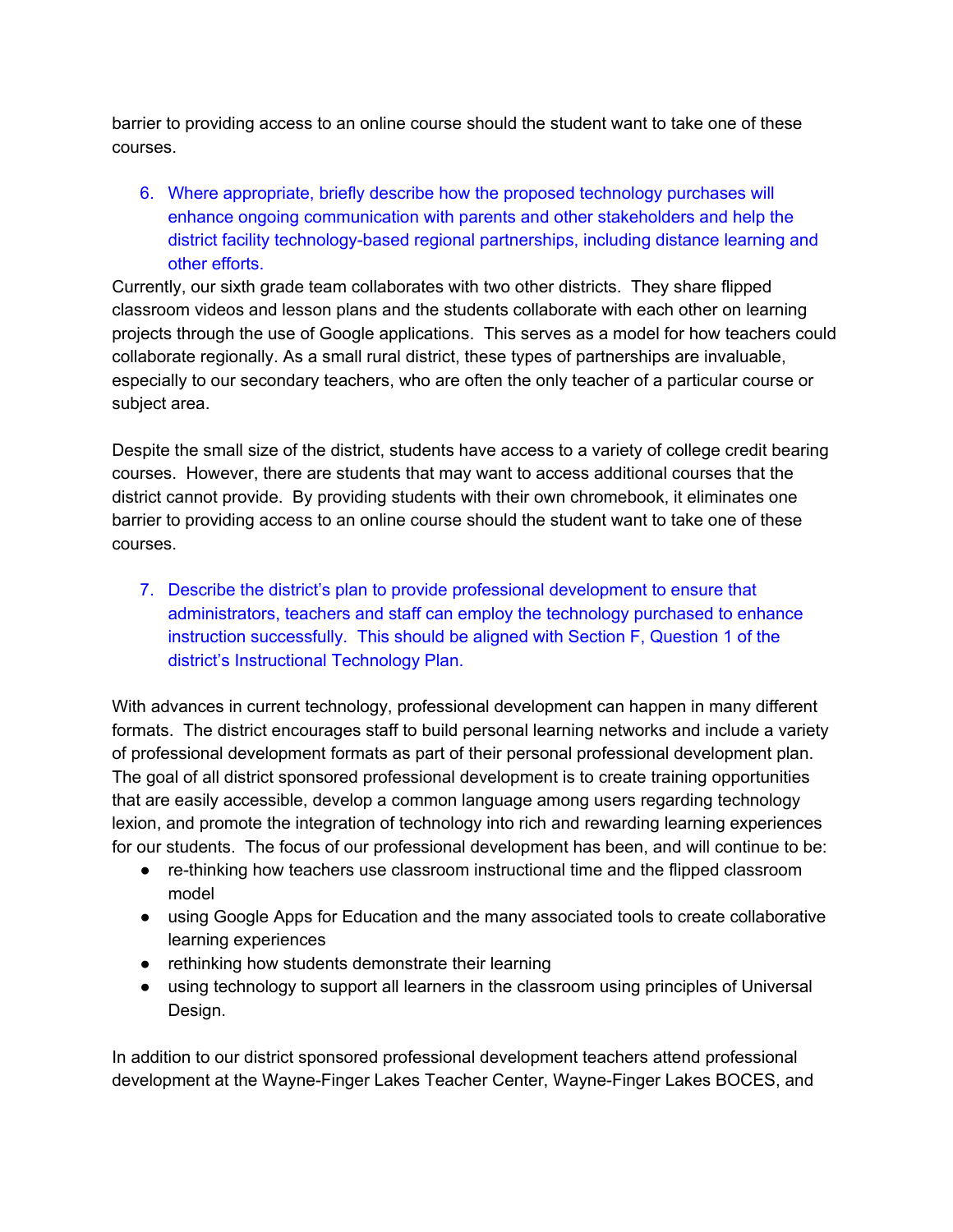NYSCATE. Staff also are encouraged to participate in professional webinars and use social media to broaden their learning as well.

8. District's must contact the SUNY/CUNY teacher preparation program that supplies the largest number of the district's new teachers to request advice on innovative uses and best practices at the intersection of pedagogy and educational technology.

This meeting was held on October 30, 2015. Information from that meeting has been incorporated into our professional development plan for teachers.

- 9. NA no non-public schools within our district
- 10. To ensure the sustainability of technology purchases made with Smart Schools funds, districts must demonstrate a long-term plan to maintain and replace technology purchases supported by Smart Schools Bond Act funds. This sustainability plan shall demonstrate a district's capacity to support recurring costs of use that are ineligible for Smart Schools Bond Act funding such as device maintenance, technical support, Internet and wireless fees, maintenance of hotspots, staff professional development, building maintenance and the replacement of incidental items. Further, such as sustainability plan shall include a long-term plan for the replacement of purchased devices and equipment at the end of their useful life with other funding sources.

The district maintains an extensive replacement plan for all areas of technology and this replacement plan was used in developing this plan. In developing the district's SSIP we looked at how to best leverage state-aided hardware funds, BOCES aid on technology purchases, and tried to maintain a consistent overall technology budget amount supported by district funds.

The technology budget already provides funds for technology related professional development. The support charge for the wireless controller contract is already funded within the district budget as are the maintenance contracts for the high school technology program equipment.

11. Districts must ensure that devices purchased with Smart Schools Bond funds will be distributed, prepared for use, maintained and supported appropriately. Districts must maintain detailed device inventories in accordance with generally accepted accounting principles.

All devices are tagged and inventoried when received by the district. The district uses a commercial software product for managing all technology equipment. It is connected with our help desk ticket system. Packing slips are kept with a copy of the district PO. Staff members that have mobile technology assigned to them sign for each piece of technology with the device's serial number and asset tag noted on the sheet. As technology is assigned to